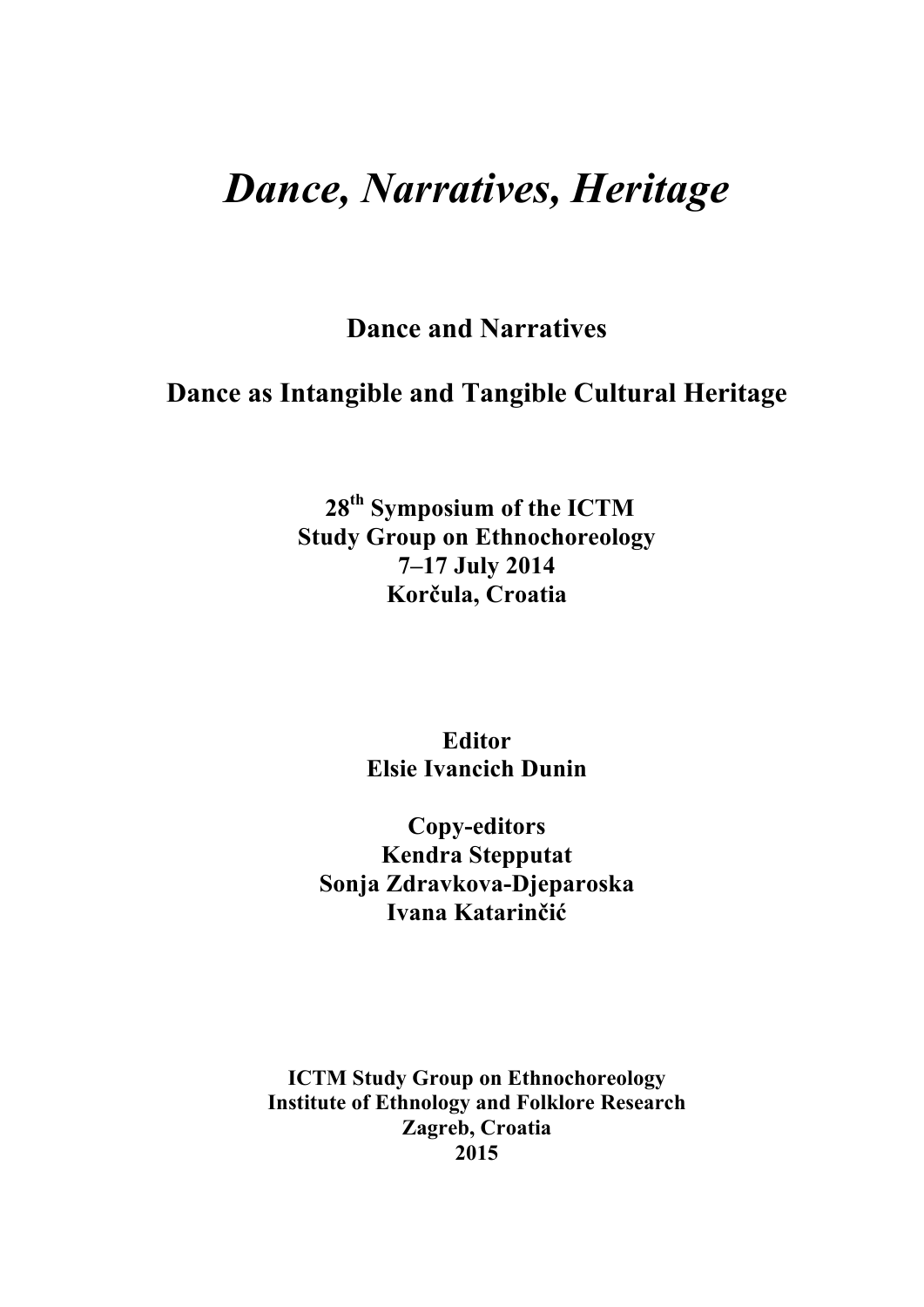# **Symposium 2014**

 $7 - 17$  July International Council for Traditional Music (ICTM) Study Group on Ethnochoreology

The 28<sup>th</sup> Symposium was organized by the ICTM Study Group on Ethnochoreology, and hosted by the Institute of Ethnology and Folklore Research in cooperation with Korčula Tourist Board

> Program Committee: Irene Loutzaki (Chair), Barbara Alge, Ivana Katarinčić, Kendra Stepputat

> Organizational Committee: Elsie Ivancich Dunin, Iva Niemčić

Editor: Elsie Ivancich Dunin, Copy-editors: Kendra Stepputat, Sonja Zdravkova-Djeparoska, Ivana Katarinčić

Cover design: Maša Hrvatin Cover photograph: Andrija Carli, © 2015, Turistička zajednica Dubrovačko-neretvanske županije

Printers: Denona Printed copies: 200

© 2015, Institute of Ethnology and Folklore Research

ISBN: 978-953-6020-98-0

Cataloguing in Publication Data (CIP) is available in the Catalogue of the National and University Library in Zagreb under the number 000909364

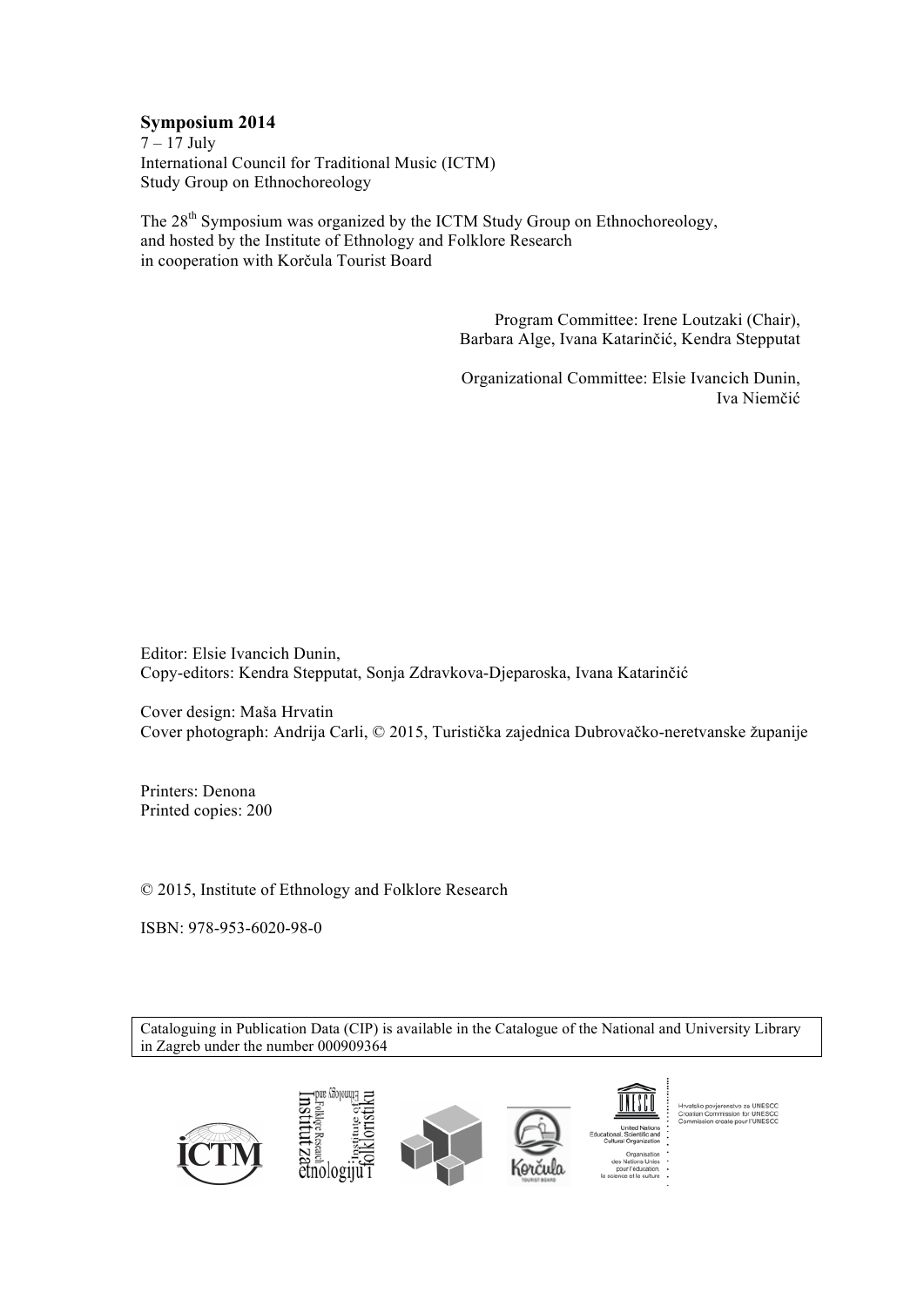# **Kendra STEPPUTAT** Graz, Austria

# **TANGO, THE NOT QUITE INTANGIBLE CULTURAL HERITAGE**

"The Tango" was declared UNESCO World Intangible Heritage of Humanity in 2009, jointly nominated by Uruguay and Argentina. Tango Argentino's development began in the Rio de la Plata area, but in present times, there is much more to "the tango," on an international scale, than being a "sign of identity" there. An in-depth study of the discrepancy between the contents of the Intangible Cultural Heritage (ICH) nomination and the current international, cosmopolitan tango practice shows that several political and economic factors were the agenda behind the nomination, explaining the deliberate exclusion of facts. Furthermore, it can be seen that the evaluation practice for ICH nominations in 2009 could not provide a corrective, finally leading to the inscription.

*Keywords*: Buenos Aires; *tango*; Tango Argentino; Intangible Cultural Heritage (ICH); UNESCO; cultural tourism

In 2009, the UNESCO Intergovernmental Committee for the Safeguarding of the Intangible Cultural Heritage added "The Tango" to the Representative List of World Intangible Heritage of Humanity [UNESCO 2009a:online]. From an outside view, this seems to be a conventional course of events: A regional performing arts genre is added to the UNESCO list of intangible heritage and is then internationally promoted, to raise the awareness of its current state and practice. However, a closer, emic look unveils a substantial discrepancy between the *tango*'s current manifestation, and the contents of the nomination. An in-depth investigation into this occurrence uncovers economic and political agendas behind the nomination and its acceptance, shedding light on the process that led to a considerably questionable decision.<sup>1</sup>

# **"the tango" - not "tango argentino"?**

In discourse about "tango," researchers and practitioners put emphasis on the differentiation between standardized *tango* and the historically older version of *tango* that derived in the Rio de la Plata region. The current disparity in terms of dance practice and movement repertoire is usually made explicit by using differing terminology, which is "ballroom tango" or "English tango" on one side, and "tango rioplatense" or "tango argentino" on the other. Nevertheless, the term "tango" without additional designation can stand for both genres, usually in situations where a differentiation is not necessary.

As stated earlier, the UNESCO Intergovernmental Committee for the Safeguarding of the Intangible Cultural Heritage (henceforth UNESCO) inscribed "The Tango" to the Intangible Cultural Heritage (henceforth ICH) representative list. However, the naming does not imply that all forms of *tango* are included here. The nomination states that "Tango is considered nowadays one of the fundamental signs of the Rio de la Plata's identity" [UNESCO 2009b:online]. This implies, that the Rioplatense version of the *tango* is the sole object of this nomination, referring to both its genesis and presence in the region. The most probable reason for leaving out the signifier "Argentino" to make the term non-ambiguous is, that *tango* was jointly nominated by Argentina and Uruguay. The alternative, more neutral term "Rioplatense" was probably not taken into consideration because it is mostly limited to intellectual discourse on the topic, which might have been confusing for *tango* practitioners and a broader public.

The performing arts culture of Tango Argentino consists of music, dance and poetry, all strongly connected to each other, with specialist, professional as well as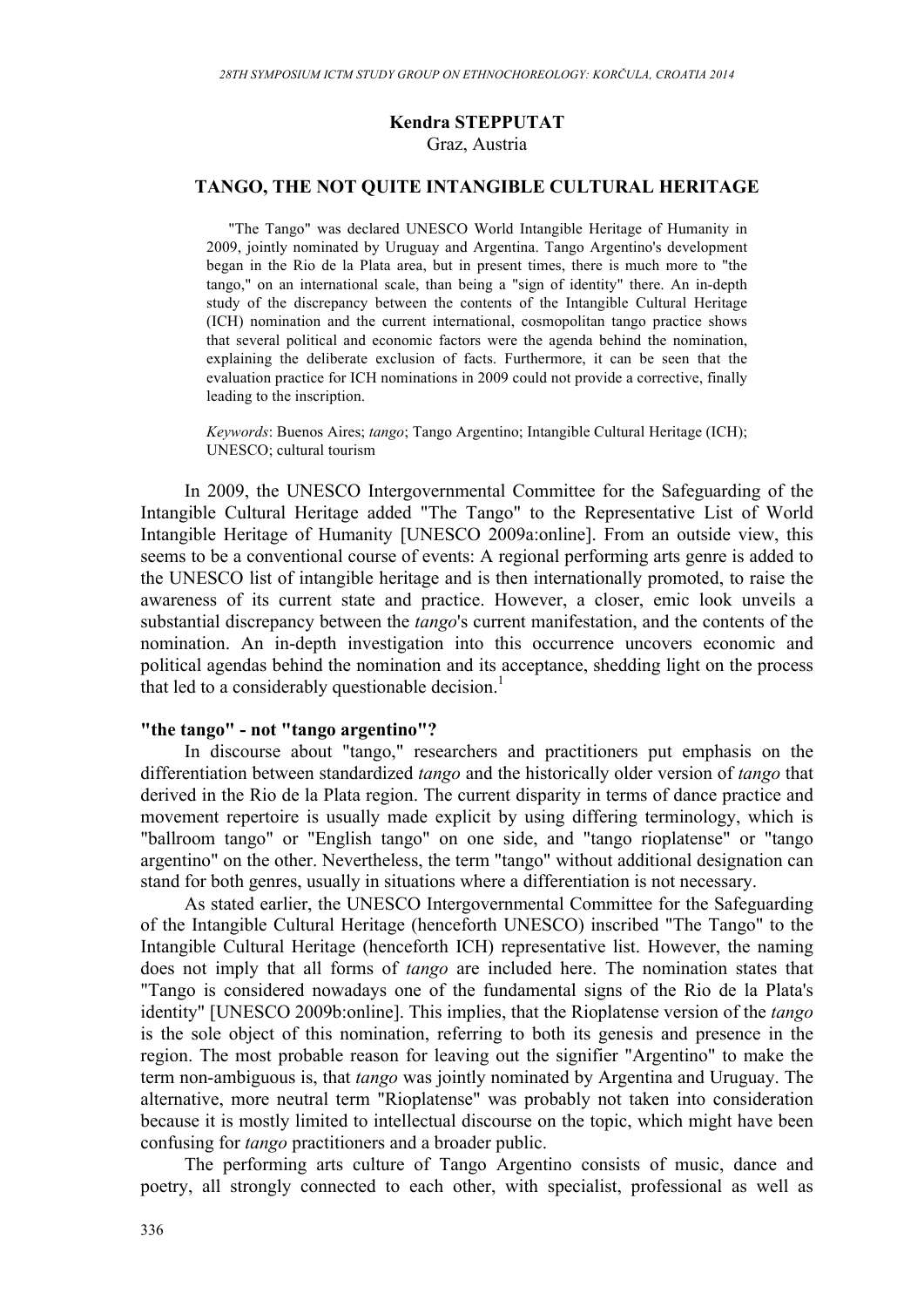laymen practitioners active in all of these categories. Although Tango Argentino has its roots in the Rio de la Plata region, where it was developed into a genre mainly by migrants from Europe around the turn of the nineteeth to twentieth century,<sup>2</sup> it is currently practiced internationally, mostly by members of urban elites in cities throughout Europe, the Americas, and Asia. Although local Tango Argentino dance and music scenes might be rather small,<sup>3</sup> they are strongly connected to each other through media and travel. Some bigger scenes – both in terms of dance and music practice – are central in particular regions yet the geographic power center, considered to be leading in trends and values, is Buenos Aires. Tango Argentino is hence a prime example of a cosmopolitan genre [Turino 2003:61–62].

# **Possible reasons for the ICH acceptance**

The current state of Tango Argentino practice is not a typical ICH performing arts genre, as defined in the initial convention from 2003, where ICH is regarded as "transmitted from generation to generation, [...] constantly recreated by communities and groups in response to their environment, [...] and provid[ing] them with a sense of identity and continuity" [UNESCO 2003:online]. What is assumed in this definition is the notion of *regional* manifestation and continuity of an ICH element. In addition, States Parties – as sole beneficiaries to nominate elements to the UNESCO ICH program – "are encouraged to propose national, subregional or regional programmes, projects and activities" [UNESCO 2014a:online], which means, that only elements that are practised on their territory can be nominated. Hence, if the element is practiced *internationally –* in more than the claiming states – and people of various origins and backgrounds identify with it, in a strict sense, it would not fulfill the ICH requirements. However, in 2010, the *flamenco* was added to the representative list; the way *flamenco* is practiced on an international scale, yet firmly rooted in its Spanish context, is very similar to the Tango Argentino case. Obviously, the ICH agenda is changing towards the acceptance of genres with a clearly defined regional history and an international current practice.<sup>4</sup>

Besides this current tendency, there are two hypothetical assumptions how Tango Argentino could nevertheless suit the criteria back in 2009. First, "community" could be defined more broadly, including *tango* practitioners from various backgrounds and origins. Following this premise, if the international *tango* community and their performing arts practice were the bearer of the *tango* tradition, which country would have the right to declare it "their" cultural heritage? Since international *tango* practice is in a continuous state of flux, with local scenes vanishing and rising again – due to various social, political or economic reasons – it would be impossible to decide which nations should be in- or excluded. This theoretical scenario is plainly impractical and would even counteract the idea of UNESCO ICH – where only state parties can nominate – in its current form.

A second assumption could be, that the *tango* practice in the Rio de la Plata region is defined as *one part* of the international *tango* culture. The nominated element should then appropriately be named "tango as practiced in the Rio de la Plata region", not "the tango". In addition, it should probably at least be acknowledged that the element is practiced on a much wider scale, as has for instance – successfully – been done in the *flamenco* nomination [UNESCO 2010:online]. It is likely, that in the *tango* nomination – where all references to the international practice of the genre have been left out, claiming a part of a culture as "the" culture – such references would have been considered not to be in accordance with UNESCO standards and demands, leading to a reject.

Albeit all of these obvious facts that could have prevented the inscription, Tango Argentino was added to the representative list. This instance is better understandable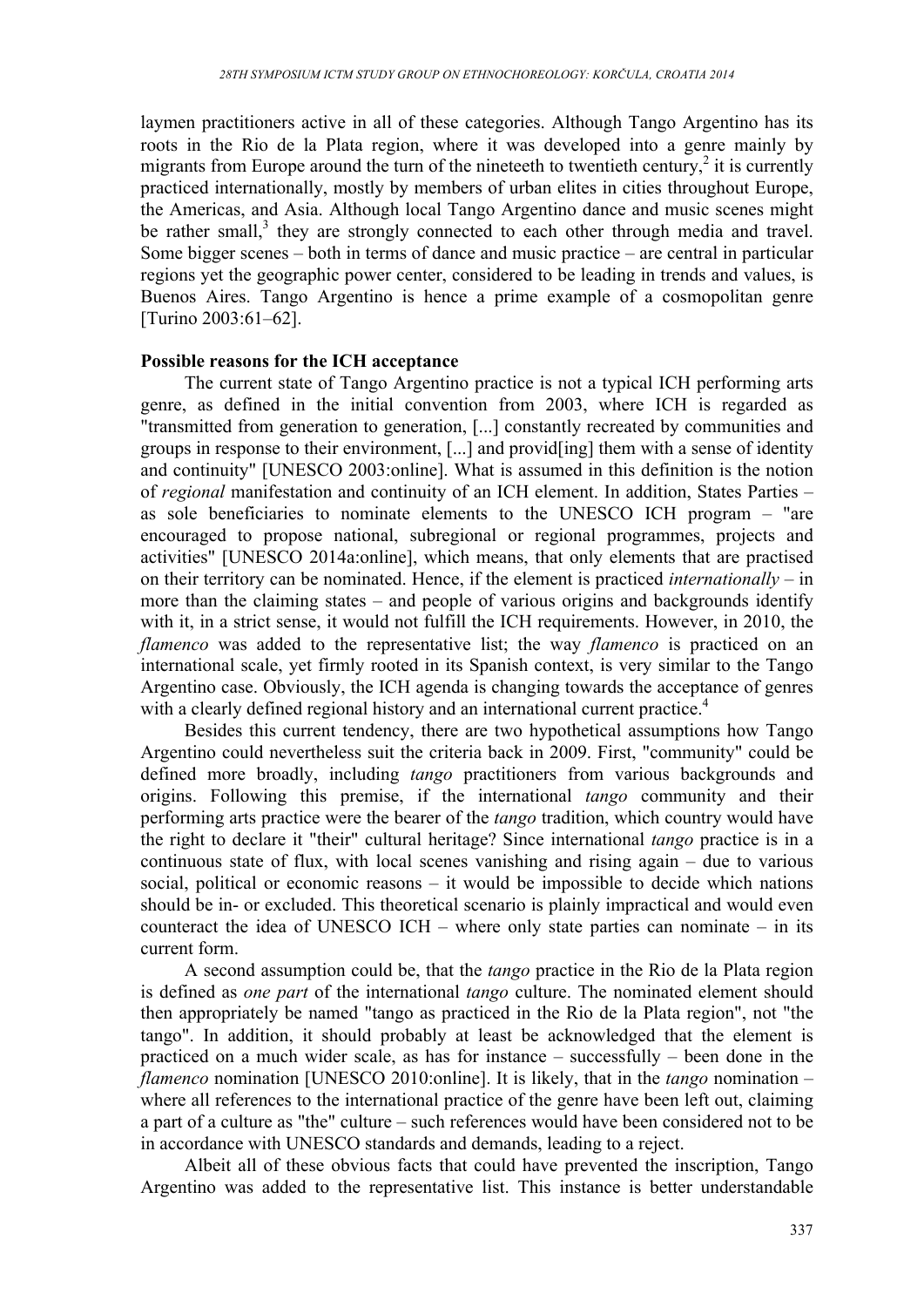through a short examination of the evaluation process. First of all, several key elements that are explicitly mentioned to act in favor of an acceptance have been made use of in the nomination. One of them is, that Uruguay and Argentina jointly nominated "The Tango" and thereby showed, that occurring conflicts about cultural heritage issues might be soothed with this declaration. According to several UNESCO public statements and publications, this is one of the aims in establishing the ICH program, encouraging multinational applications [UNESCO 2012:online].

In addition, it is important for the acceptance of a genre to have local organizations – as representatives for the "community" – that will be responsible for the monitoring and maintenance of the genre after its nomination. The application listed eight institutions from Argentina and nine from Uruguay, and a large number of potential projects to further nourish the *tango*'s development and visibility, which for the committee obviously was a clear sign that the genre is sufficiently rooted in the community and an awareness about its state of being is present, both significant factors for an acceptance as for example Lixinski, focusing on the interplay between communities and state parties, has shown [Lixinski 2011:90]. But the most important fact that explains the acceptance although the contents of the application differs from the actual status of the subject matter is the evaluation process itself.<sup>5</sup>

In the course of the 2009 evaluation, there were no travels to location, and no additional research was initiated, let alone paid for. All six members of the commission who formed the Subsidiary Body responsible for evaluating all submitted nominations – and suggesting rejects and inscriptions to the commission – had to rely mainly on the contents of the application. Moreover, although experts could be appointed for advice on such decisions, there was no established process of reviewing the applications and their contents by experts of and in the field. <sup>6</sup> Considering all of this, it might be understandable, that the decision was made in favor of "the tango" without the hesitation an expert in the field of *tango* outside of the Rio de la Plata region might have had.

The Subsidiary Body followed the nomination's terminology and argument in stating, that the *tango* is "one of the main manifestations of identity for the inhabitants of the Río de la Plata region" [UNESCO 2009c:online], thereby excluding *tango* practice outside of the region and by *non-porteños* from the declaration. Differentiating terminologically maybe done unconsciously on behalf of the Committee. We find the words "practice" and "identity" in connection to *tango* in the Rio de la Plata region versus terms like "adapted" or "known" for *tango* outside of the region [UNESCO 2009b:online]. The notion that the local practice is of higher value than the international practice is present in both the nomination and the acceptance.

# **Possible agendas behind the ICH application**

Considering the particular wording of the nomination, an important agenda behind it was probably the urge to re-claim the *tango* as local heritage with the help of the ICH convention. This is done by describing the genre not in the way it is actually manifest, but in a way it is desired to be.

A further argument supports this assumption. Europe's intense influence on the Tango Argentino development in the twentieth century – inside and outside of the Rio de la Plata area – is left out entirely. Yet, at one point in the application, the fact that Tango Argentino is practiced in Europe is mentioned, but in such a way that it seems to support the heritage argument: "Europeans understand Tango as music of [...] a sensual dance in which the man leads the woman in a series of exaggerated movements, twisting her torso in a way uncommon in our cities [...]. As a consequence of this distorted image, it is vital to inscribe Tango […] in order to secure its visibility as an essential expression and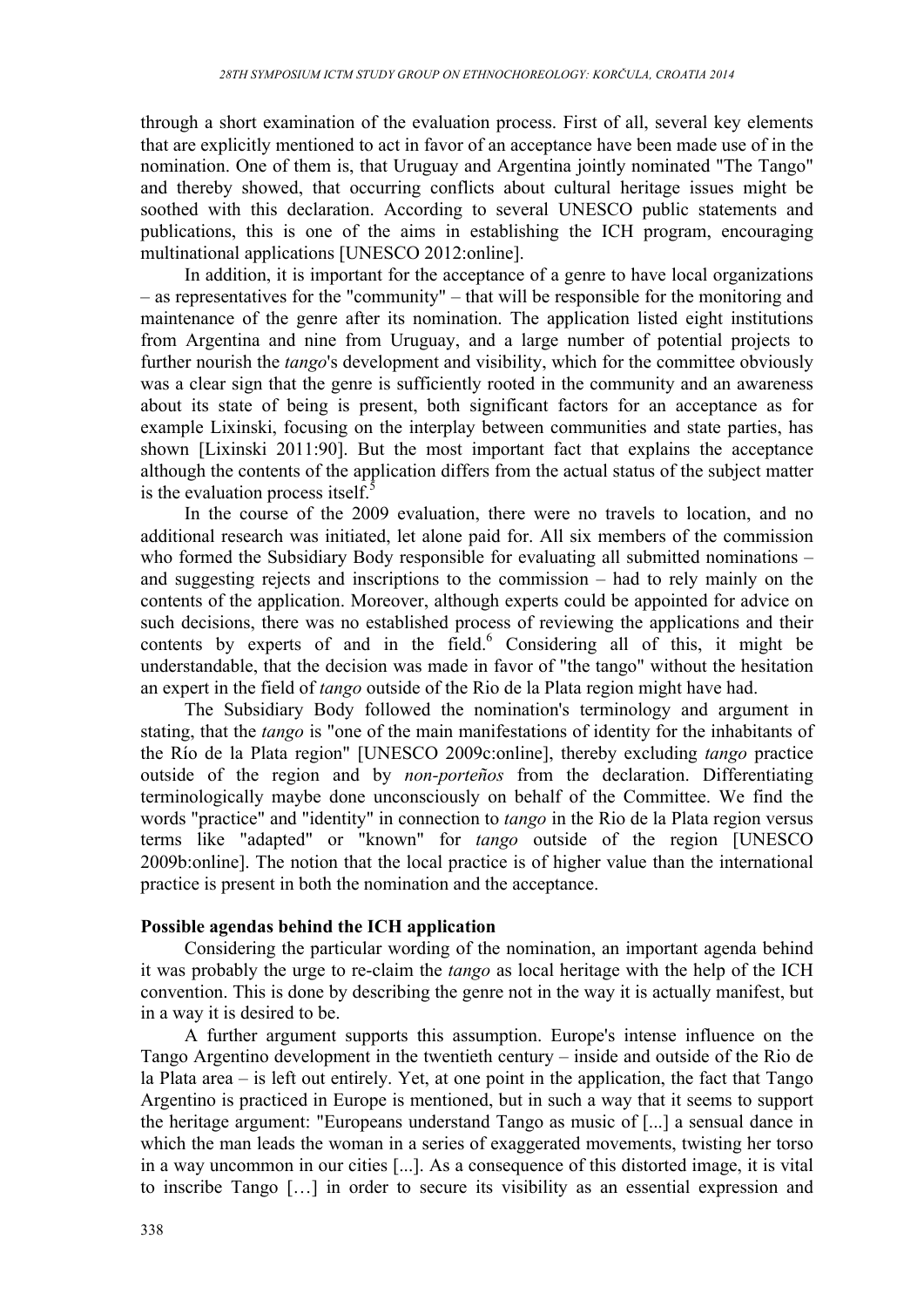authentic product" [UNESCO 2009b:online] This statement can be broken down to the assertion that outside (European) influences destroy the essence and authenticity of *tango*, an instance that should be counteracted by this declaration.

Apart from the fact that what the "essentials" and "authentic" features of Tango Argentino are is not discussed in the application, this assertion follows outdated concepts of culture and is not in accordance with current academic explanatory models. Moreover, it simply ignores the fact that the historical and ongoing interaction between American and European influences was and is essential, both for music and dance, for the development and current manifestation of the *tango* culture in Buenos Aires and elsewhere. In addition, there is no such thing as "the" *tango*: within the cosmopolitan *tango* scene, and in the Rio de la Plata region, different styles and sub-genres of Tango Argentino coexist. All of these have followers and critics, and a lot of debate about the originality or appropriateness of certain genres is ever active. In other words, what for one person is "Tango Argentino" might differ tremendously from the next.

As quoted above, the nomination states, that a "distorted image" of the *tango* is prevailing. It might be a noble cause to counteract this visual misimpression by promoting another form of *tango*, but doing so by declaring *tango* to be UNESCO ICH is probably naïve. Indeed, and unfortunately so, many advertisements and *tango* references outside, and sometimes also inside *tango* culture, make use of images from "tango fantasía" or "tango escenario", a *tango* style developed particularly for staged performance. If the movement repertoire of this style is compared with socially danced *tango*, it can be described with far reaching movements ("exaggerated") and a lot of turns, whirling, and acrobatic moves ("twisted torsos"). Such visuals of staged *tango* are the picture many non-*tango* dancers have of "the tango" [see Kämpfe 2007:87]. If the reason for the declaration was to cleanse the image of *tango*, this goal was not reached. It is rather obvious that any kind of media will not access different footage from their archives just because *tango* was declared UNESCO ICH, and marketing strategies will continue to provide their target audience with what they expect to see.

Apart from these two possible agendas – the reclaiming of a local heritage and the trial to recondition the Tango Argentino's visual image – there is one more agenda behind the nomination, which has been extensively elaborated on by the authors Schettini, Almarón, and Bracco. In their article, they analyze the connection of the application to tourism as an important economic factor for the Argentinian economy. Buenos Aires makes intense use of international popularity to advertise the city for cultural tourism. The *tango*'s authors convincingly show, that the actual reason for the nomination of *tango* for the ICH list can probably be found in economic reasons. They state, that to successfully promote a region in the very competitive and still growing tourism market, it has to have an elevated, marketable value. In cultural tourism, they conclude, it currently is common practice that nation states or regions will have their heritage (tangible and intangible) added to the UNESCO list to gain "accredited" cultural status, and they explicate that this is exactly what was intended by nominating the *tango* and thereby giving it "unquestioned legitimacy" (*legitimidad indiscutida*) [Schettini; Almarón; Bracco 2011:1044]. If this third reason and agenda is valid, it turns the original idea of the UNESCO safeguarding upside down: UNESCO is not providing service and help for a local heritage in lack of visibility; instead the UNESCO ICH program is used as a tool to promote an already widely acknowledged, lively and blossoming heritage, turning the heritage into a commodity for economic reasons.<sup>7</sup> If this was the main aim and agenda behind the application, it succeeded. Numbers in tourism in Argentina are reportedly still growing, with more and more *tango* dancers from Europe, North America, and Asia traveling to Buenos Aires to experience Tango Argentino at the perceived core of the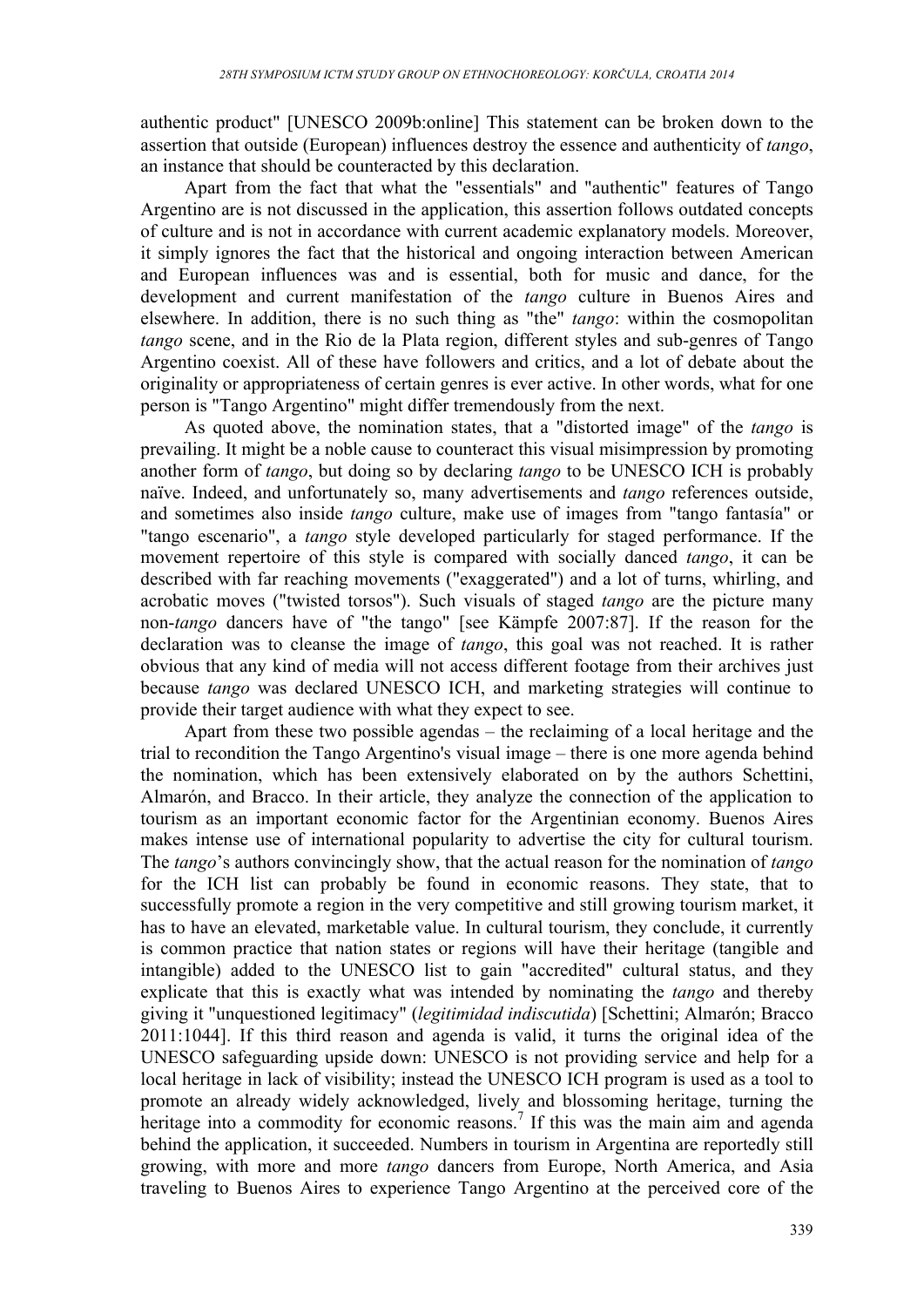culture. In addition, the UNESCO status is heavily used in international advertisements; the legitimization by UNESCO, as assumed, is a strong selling point.

## **Summary, conclusion, and outlook**

*Tango* was probably nominated as UNESCO ICH for mainly two, closely connected reasons: first, to use UNESCO as a label of legitimization in order to boost international cultural tourism in Buenos Aires, and second, to re-claim the culture for Argentina and Uruguay. Due to a lack of review and evaluation possibilities, the UNESCO ICH commission had to rely on suggestions made by the Subsidiary Body, who based its evaluations mostly on the contents of the applications. The fact that Argentina and Uruguay put forward a joint nomination, in combination with the proper phrasing and emphasis on particular practices in the application, was the probable reason for the acceptance.

I conclude this chapter with a provocative quotation: "While the Representative List has contributed to increasing the visibility of the Convention and to raising awareness about intangible cultural heritage, its relative importance is overrated." This quote, which stems from the 2013 UNESCO internal evaluation report [Torggler; Sediakina-Rivière 2013], brings the whole ICH debate in connection to the Tango Argentino to a disillusioning point; if an element is nominated or not is not particularly important to the element itself, though the nomination process supports the visibility of the element – and the ICH representative list itself. Findings from the development after the *tango* has been declared ICH support this view: During the last five years, no changes in the *tango* culture – both inside and outside of the Rio de la Plata region – that could be directly linked to its status as UNESCO ICH surfaced, and it is unlikely, that this will change in the near future.

## **Endnotes**

1. This article does not judge the concept or current practice of the UNESCO ICH program in general. Critique is aimed at the particular case of inscribing Tango Argentino in the representative list in 2009. I thank Naila Ceribašić for providing valuable comments and pointing out useful UNESCO documents for the preparation of this article.

2. For thorough investigations into the genesis and early development of the *tango* into a genre, see the overview of Hispanistic approaches by Kohan (2007), for references to the connections with European traditions, see Torp (2006) as well as Thompson (2006) for a focus on African elements.

3. See for example analyses of how the *tango* disseminated into Europe and northern America in the late twentieth century by Goertzen/Azzi (1999) or Kämpfe (2007).

4. According to Naila Ceribašić, the interpretation of criteria for the inscription of an element is not static but constantly developing with the aim to get "more and more clear"[Ceribašić 2014]; therefore decisions made in 2009 might not be based on the same assumptions and interpretations as current decisions, which explains certain trends and seemingly inconsistent determinations.

5. This part of my presentation is based on informal conversations with Wim van Zanten, the former ICTM representative at the UNESCO Commission [Zanten 2014], and Naila Ceribašić, the current ICTM representative [Ceribašić 2013, 2014].

6. This procedure is improved significantly by the new Evaluation Body, consisting of six experts and six NGO representatives, responsible for the evaluation of nominations for all four parts of the ICH convention's programs, see decision 9.COM 11 [UNESCO 2014b:online].

7. Also see literature on commodification practices in connection to cultural tourism, for example, Smith/Robinson (2009), Gibson/Connell (2005).

## **References cited**

**Ceribašić, Naila** (ICTM representative)**.** 2013. Informal interview with notes by Kendra Stepputat, 11 December. [–:] private file.

**Ceribašić, Naila** (resource person)**.** 2014. Electronic mail texting to Kendra Stepputat, October/November. [–:] private file.